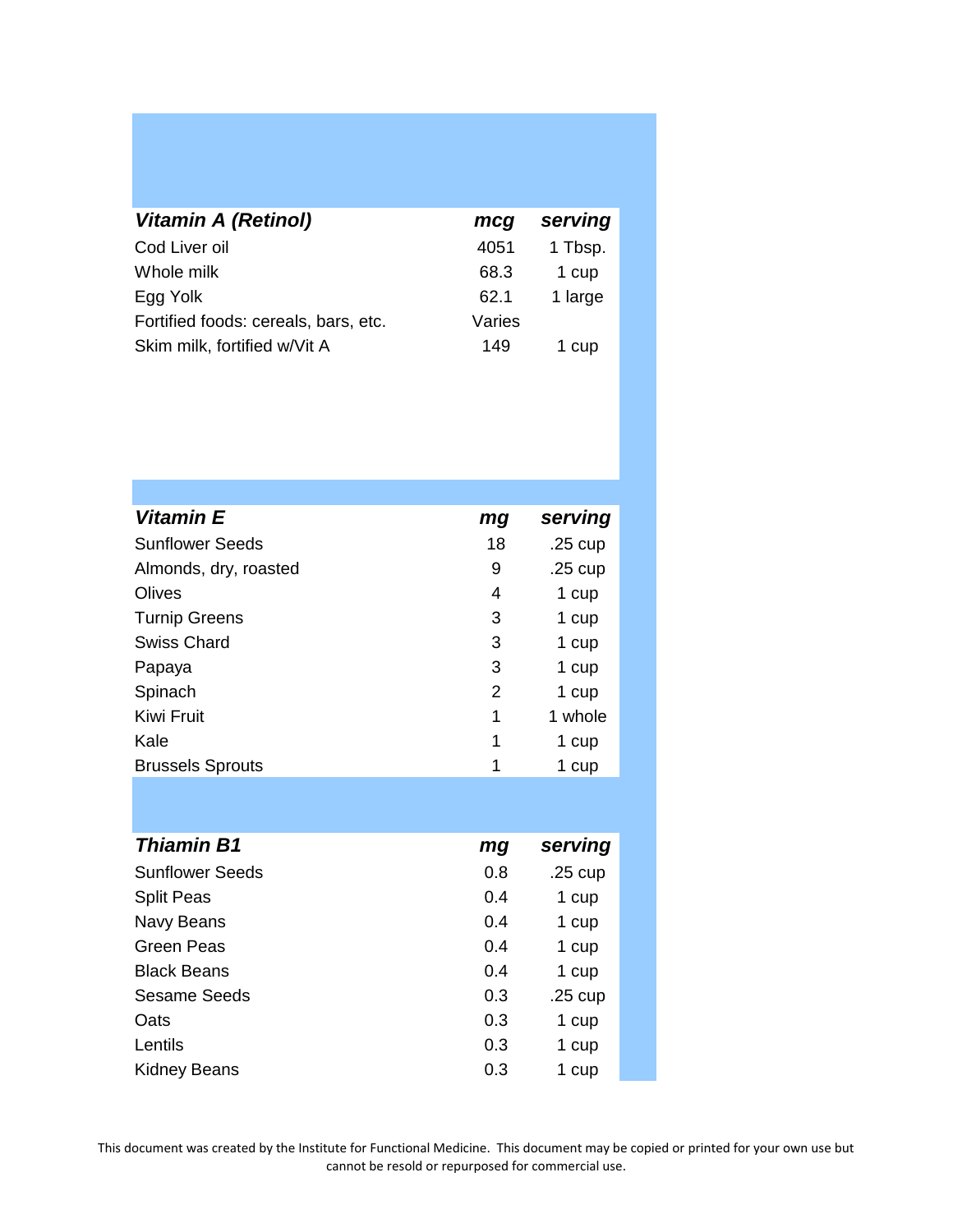| Lima Beans                        | 0.2 | 1 cup   |  |
|-----------------------------------|-----|---------|--|
|                                   |     |         |  |
| <b>Folate</b>                     | mcg | serving |  |
| Lentils, cooked                   | 358 | 1 cup   |  |
| Pinto Beans, cooked               | 294 | 1 cup   |  |
| Chickpeas, Garbanzo Beans, cooked | 282 | 1 cup   |  |
| Asparagus, boiled                 | 263 | 1 cup   |  |
| Spinach, boiled                   | 262 | 1 cup   |  |
| <b>Black Beans, cooked</b>        | 256 | 1 cup   |  |
| <b>Turnip Greens</b>              | 171 | 1 cup   |  |
| Romaine Lettuce                   | 152 | 2 cup   |  |
| Beets, cooked                     | 136 | 1 cup   |  |
| Papaya                            | 116 | 1 whole |  |

| <b>Pantothenic Acid</b> | mg   | serving           |  |
|-------------------------|------|-------------------|--|
| Shitake Mushrooms       | 3.6  | 100 <sub>g</sub>  |  |
| Sunflower Seeds         | 2    | $.25 \text{ cup}$ |  |
| Crimini Mushrooms, Raw  | 2    | 5 oz              |  |
| Avocado                 | 2    | 1 whole           |  |
| Salmon. Cooked          | 1.63 | 3 oz              |  |
| Sun Dried Tomatoes      | 1.1  | 1 cup             |  |
| Yogurt                  | 1    | 1 cup             |  |
| Winter Squash, baked    | 1    | 1 cup             |  |
| Corn, cooked            | 1    | 1 cup             |  |
| Chicken, cooked         | 0.98 | 3 oz              |  |
| Sweet Potato, cooked    | 0.88 | $1/2$ cup         |  |
| Milk                    | 0.83 | 1 cup             |  |
| Broccoli, Steamed       | 0.8  | 1 cup             |  |
| Lentils, cooked         | 0.63 | $1/2$ cup         |  |
| Egg, Whole, Boiled      | 0.6  | 1 each            |  |
| Cauliflower, Boiled     | 0.6  | 1 cup             |  |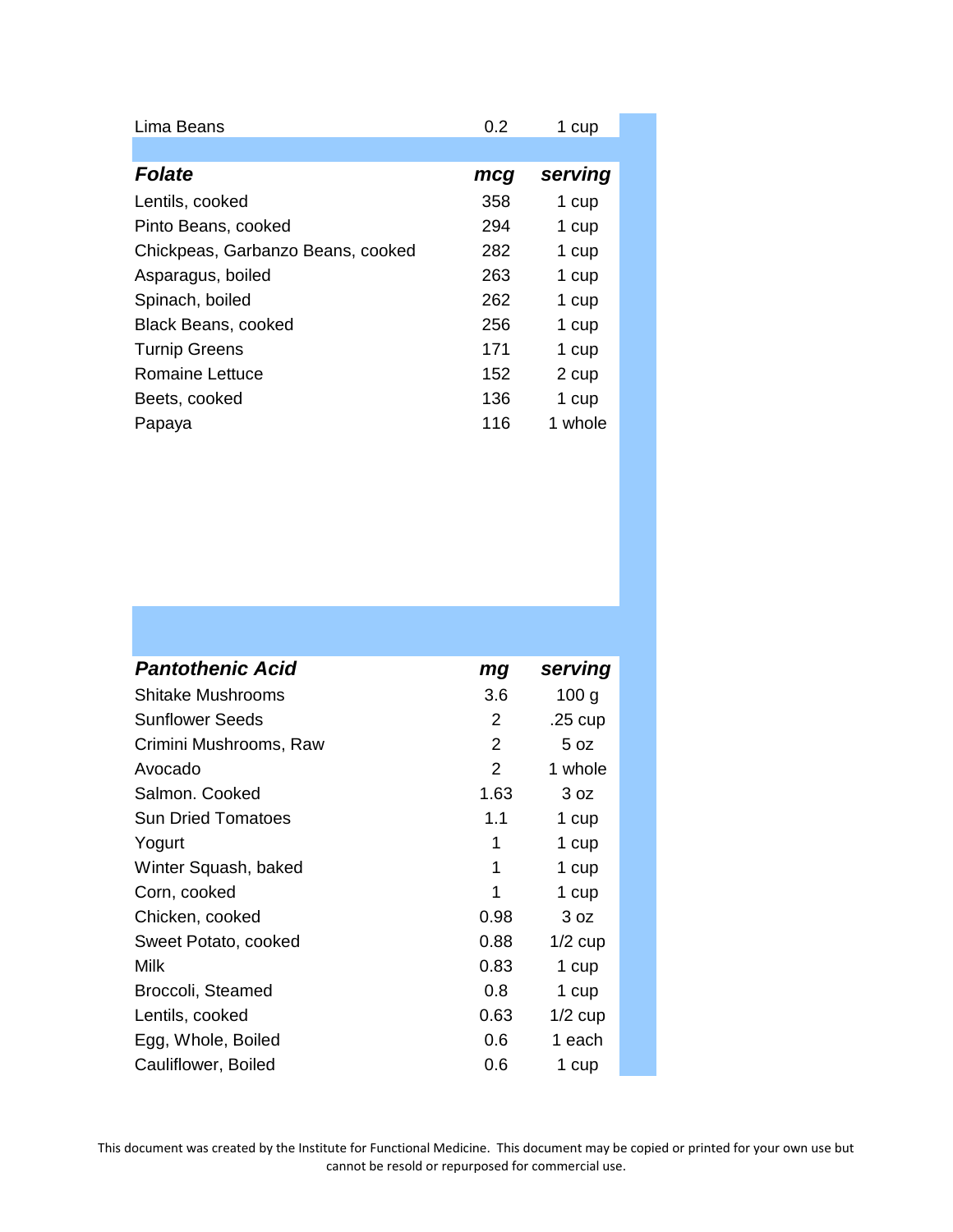| 0.58 | $1/2$ cup |  |
|------|-----------|--|
| 0.5  | 1 cup     |  |
| 0.45 | 1 tbsp    |  |
| 0.4  | 1 cup     |  |
|      |           |  |

| <b>Calcium (Non Dairy)</b> | mg            | serving           |
|----------------------------|---------------|-------------------|
| <b>Sesame Seeds</b>        | 351           | $.25 \text{ cup}$ |
| Spinach                    | 245           | 1 cup             |
| <b>Collard Greens</b>      | 226           | 1 cup             |
| <b>Turnip Greens</b>       | 197           | 1 cup             |
| White Beans, cooked        | 113           | $1/2$ cup         |
| <b>Swiss Chard</b>         | 102           | 1 cup             |
| Tofu                       | 100           | 407               |
| Kale                       | 94            | 1 cup             |
| Broccoli, steamed          | 75            | 1 cup             |
| Red Beans, cooked          | 41            | $1/2$ cup         |
|                            |               |                   |
|                            |               |                   |
| Copper                     | mg            | serving           |
| <b>Sunflower Seeds</b>     | 1             | $.25 \text{ cup}$ |
| Sesame Seeds               | 1             | $.25 \text{ cup}$ |
| Crimini Mushrooms, raw     | 1             | 5 oz              |
| Tempeh, cooked             | 0.6           | 4 oz              |
| Quinoa, raw                | 0.5           | $.25 \text{ cup}$ |
| <b>Pumpkin Seeds</b>       | 0.5           | $.25 \text{ cup}$ |
| Walnuts                    | $0.4^{\circ}$ | .25 cup           |
| Potato with skin           | 0.4           | 1 cup             |
| Avocado                    | 0.4           | 1 cup             |
| Spinach, cooked            | 0.3           | 1 cup             |

| <b>Magnesium</b>       | mg  | serving           |
|------------------------|-----|-------------------|
| Edamame                | 196 | $1/2$ cup         |
| Pumpkin Seeds, raw     | 185 | $.25$ cup         |
| Spinach, boiled        | 157 | 1 cup             |
| <b>Swiss Chard</b>     | 150 | 1 cup             |
| Soybeans               | 148 | 1 cup             |
| Salmon                 | 138 | 4 oz              |
| <b>Sunflower Seeds</b> | 128 | $.25 \text{ cup}$ |
| Sesame Seeds           | 126 | $.25 \text{ cup}$ |
| <b>Brazil Nuts</b>     | 125 | $1/4$ cup         |
| Halibut                | 121 | 4 oz              |
| <b>Black Beans</b>     | 121 | 1 cup             |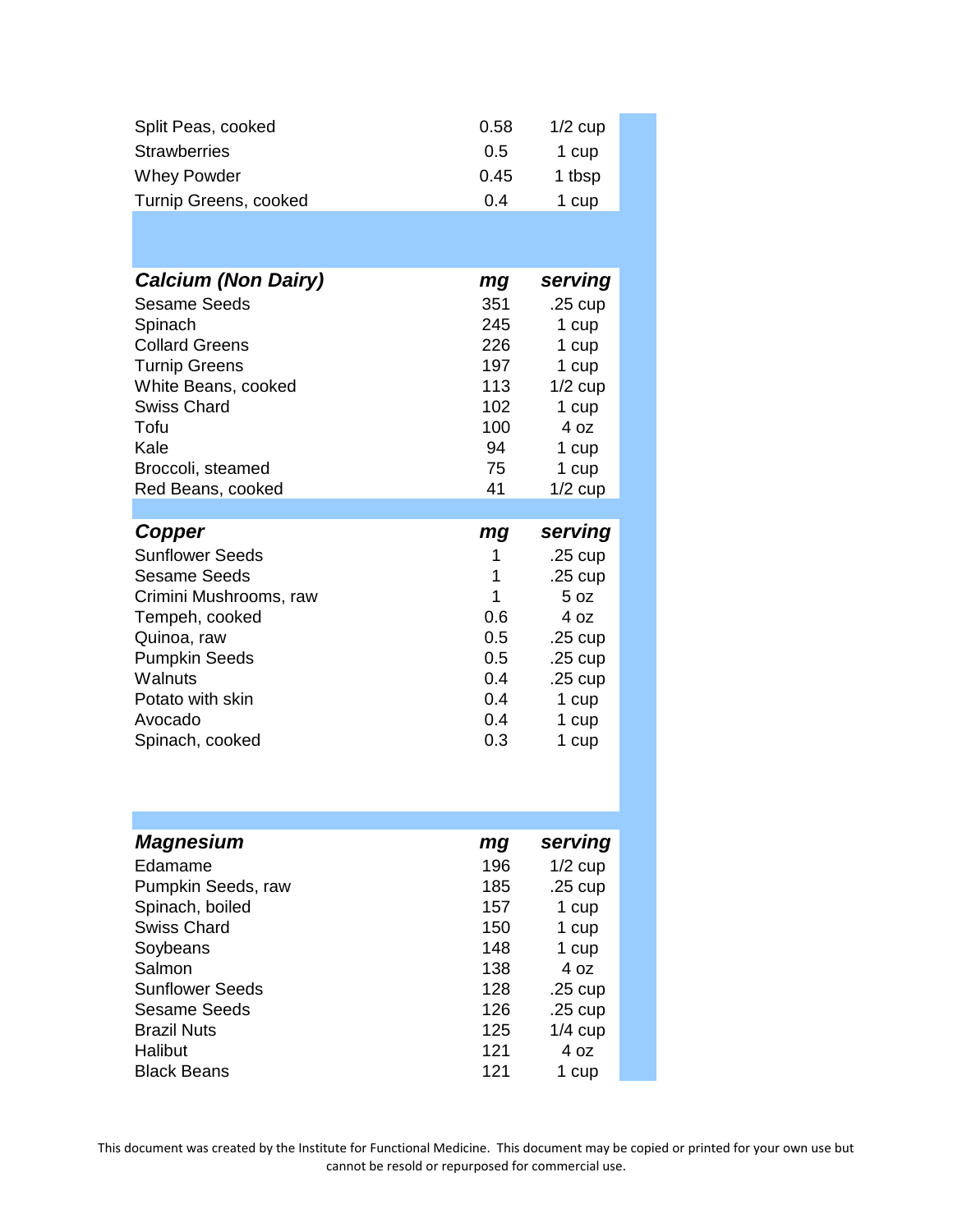| <b>Millet</b><br>Oat Bran<br>Dark Baking Chocolate<br>Almonds | 106<br>96<br>95<br>90 | 1 cup<br>$1/2$ cup<br>1 square<br>$1/4$ cup |  |
|---------------------------------------------------------------|-----------------------|---------------------------------------------|--|
|                                                               |                       |                                             |  |
| <b>Potassium</b>                                              | mg                    | serving                                     |  |
| Swiss chard, boiled                                           | 961                   | 1 cup                                       |  |
| Lima beans                                                    | 955                   | 1 cup                                       |  |
| Yam, cooked                                                   | 911                   | 1 cup                                       |  |
| Winter squash, baked                                          | 896                   | 1 cup                                       |  |
| Avocado                                                       | 875                   | 1 cup                                       |  |
| Spinach, boiled                                               | 839                   | 1 cup                                       |  |
| Papaya                                                        | 781                   | 1 whole                                     |  |
| Lentils                                                       | 730                   | 1 cup                                       |  |
| Beets, boiled                                                 | 519                   | 1 cup                                       |  |
|                                                               |                       |                                             |  |
|                                                               |                       |                                             |  |
|                                                               |                       |                                             |  |
|                                                               |                       |                                             |  |
|                                                               |                       |                                             |  |
|                                                               |                       |                                             |  |
| Banana                                                        | 467                   | 1 whole                                     |  |
|                                                               |                       |                                             |  |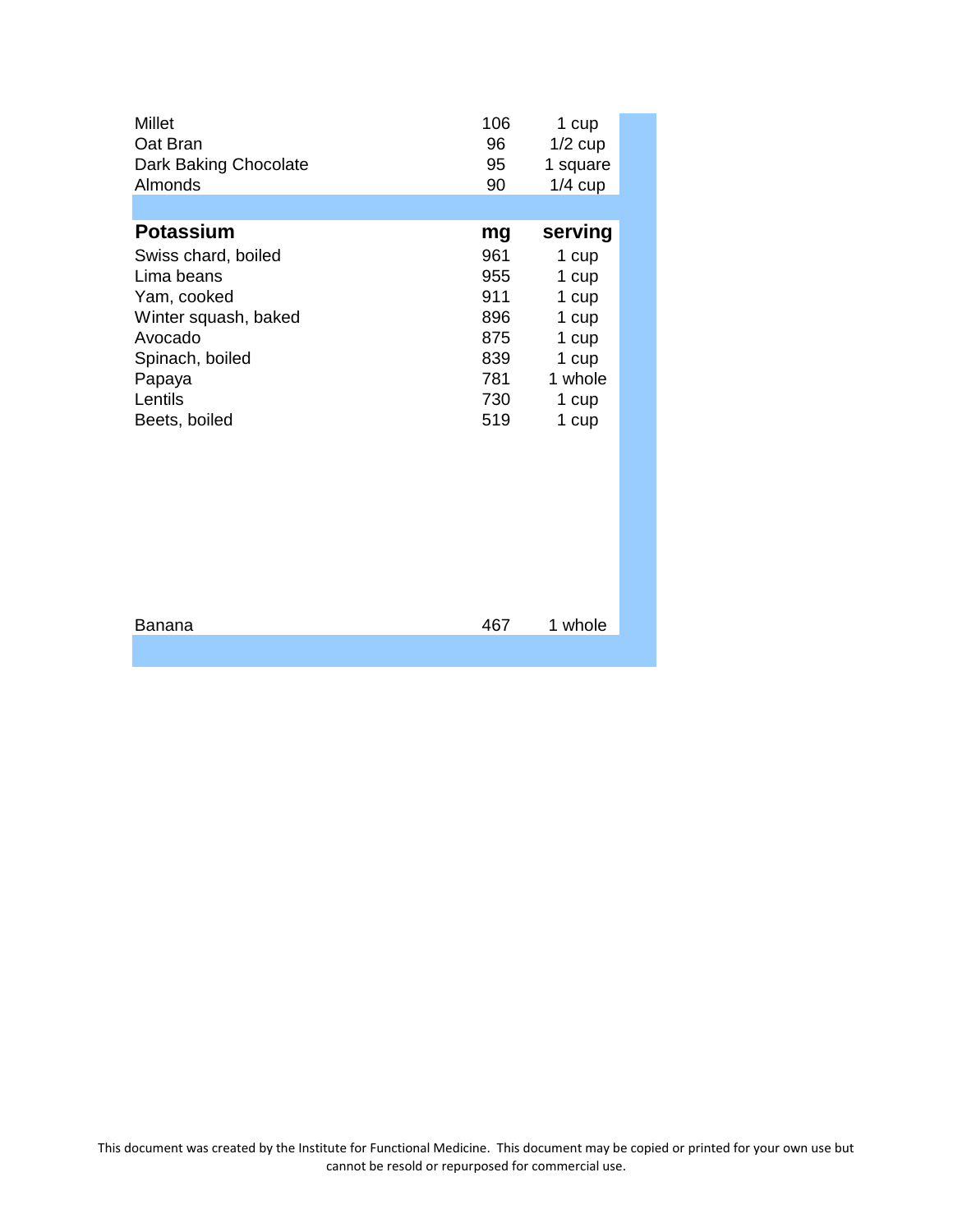## **NUTRIENT RICH FOODS**

## **Fat Soluble Vitamins**

| <b>Beta-Carotene</b>          | mcg   | serving |
|-------------------------------|-------|---------|
| Sweet Potatoes, cooked        | 14733 | 1 whole |
| Spinach, frozen               | 13750 | 1 cup   |
| Carrots, cooked               | 12998 | 1 cup   |
| Kale, cooked                  | 11470 | 1 cup   |
| Turnip greens, cooked         | 10593 | 1 cup   |
| Carrots, raw                  | 9114  | 1 cup   |
| Squash, Winter                | 5726  | 1 whole |
| Pumpkin, Cooked               | 5135  | 1 cup   |
| Lettuce, raw                  | 3239  | 1 head  |
| Cantaloupe                    | 3232  | 1 cup   |
|                               |       |         |
| Vitamin K                     | mcg   | serving |
| Kale cooked                   | 1062  | 1 cup   |
| Spinach cooked                | 889   | 1 cup   |
| Collards cooked               | 704   | 1 cup   |
| Beet greens cooked            | 697   | 1 cup   |
| Turnip greens cooked          | 529   | 1 cup   |
| Mustard Greens, cooked        | 419   | 1 cup   |
| <b>Brussel Sprouts cooked</b> | 219   | 1 cup   |
| <b>Romaine Lettuce</b>        | 115   | 2 cup   |
| Broccoli cooked               | 115   | 1 cup   |
| Asparagus                     | 92    | 1cup    |

## **Water Soluble Vitamins**

| <b>Riboflavin B2</b>    | mg   | serving |
|-------------------------|------|---------|
| <b>Spelt Flour</b>      | 1.3  | 2 oz    |
| Crimini Mushrooms, raw  | 0.7  | 5 oz    |
| Venison                 | 0.68 | 4 oz    |
| Yogurt, Low fat         | 0.52 | 1 cup   |
| Soybeans                | 0.5  | 1 cup   |
| Tempeh, cooked          | 0.4  | 4 oz    |
| Spinach                 | 0.4  | 1 cup   |
| Cows Milk, 2%           | 0.4  | 1 cup   |
| Beef Tenderloin, cooked | 0.4  | 4 oz    |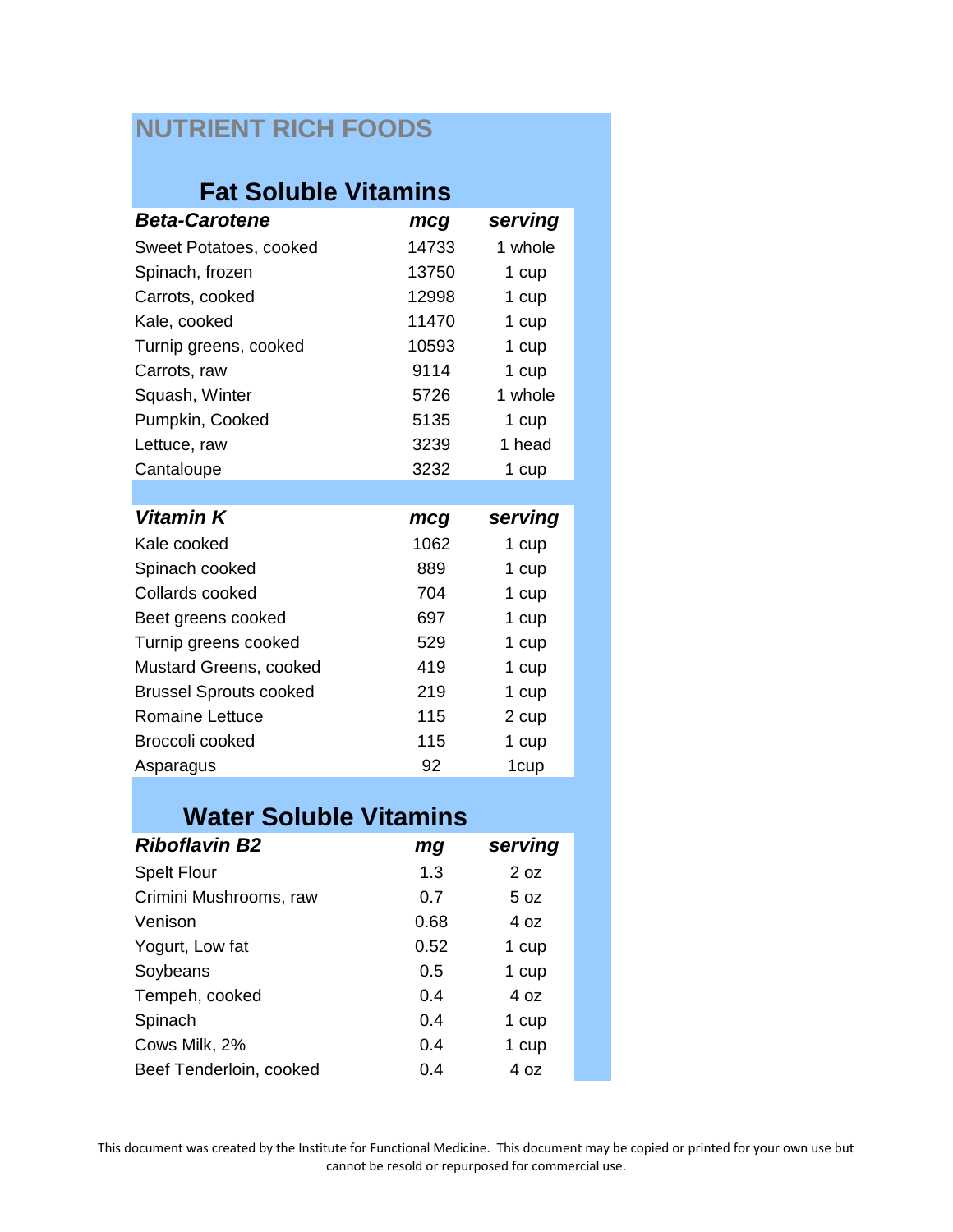| Goat Milk               | 0.3  | 1 cup     |
|-------------------------|------|-----------|
|                         |      |           |
| <b>Pyridoxine B6</b>    | mg   | serving   |
| Banana                  | 0.68 | 1 whole   |
| Chicken                 | 0.64 | 4 oz      |
| Snapper, baked          | 0.52 | 4 oz      |
| Salmon                  | 0.52 | 4 oz      |
| Cod Fish, baked         | 0.52 | 4 oz      |
| Turkey, cooked          | 0.52 | 4 oz      |
| Halibut                 | 0.45 | 4 oz      |
| Spinach                 | 0.44 | 1 cup     |
| Potato with Skin        | 0.42 | 1 cup     |
| Garlic                  | 0.35 | 1 $oz$    |
| Cabbage                 | 0.3  | $1/2$ cup |
| <b>Brussels Sprouts</b> | 0.28 | 1 cup     |
| <b>Turnip Greens</b>    | 0.26 | 1 cup     |
| Red Bell Peppers        | 0.23 | 1 cup     |
| Asparagus               | 0.22 | 1 cup     |
| <b>Broccoli</b>         | 0.22 | 1 cup     |
| Cauliflower             | 0.21 | 1 cup     |
|                         |      |           |

| <b>Biotin</b>      | mcg           | serving  |
|--------------------|---------------|----------|
| Egg, cooked        | 25            | 1 large  |
| <b>Swiss Chard</b> | 10.5          | 1 cup    |
| Avocado            | 6             | 1 whole  |
| Salmon cooked      | 4             | 3 oz     |
| Cauliflower, raw   | 4             | 1 cup    |
| Chicken, cooked    | 3             | 3 oz     |
| Raspberries        | $\mathcal{P}$ | 1 cup    |
| Artichoke, cooked  | 2             | 1 medium |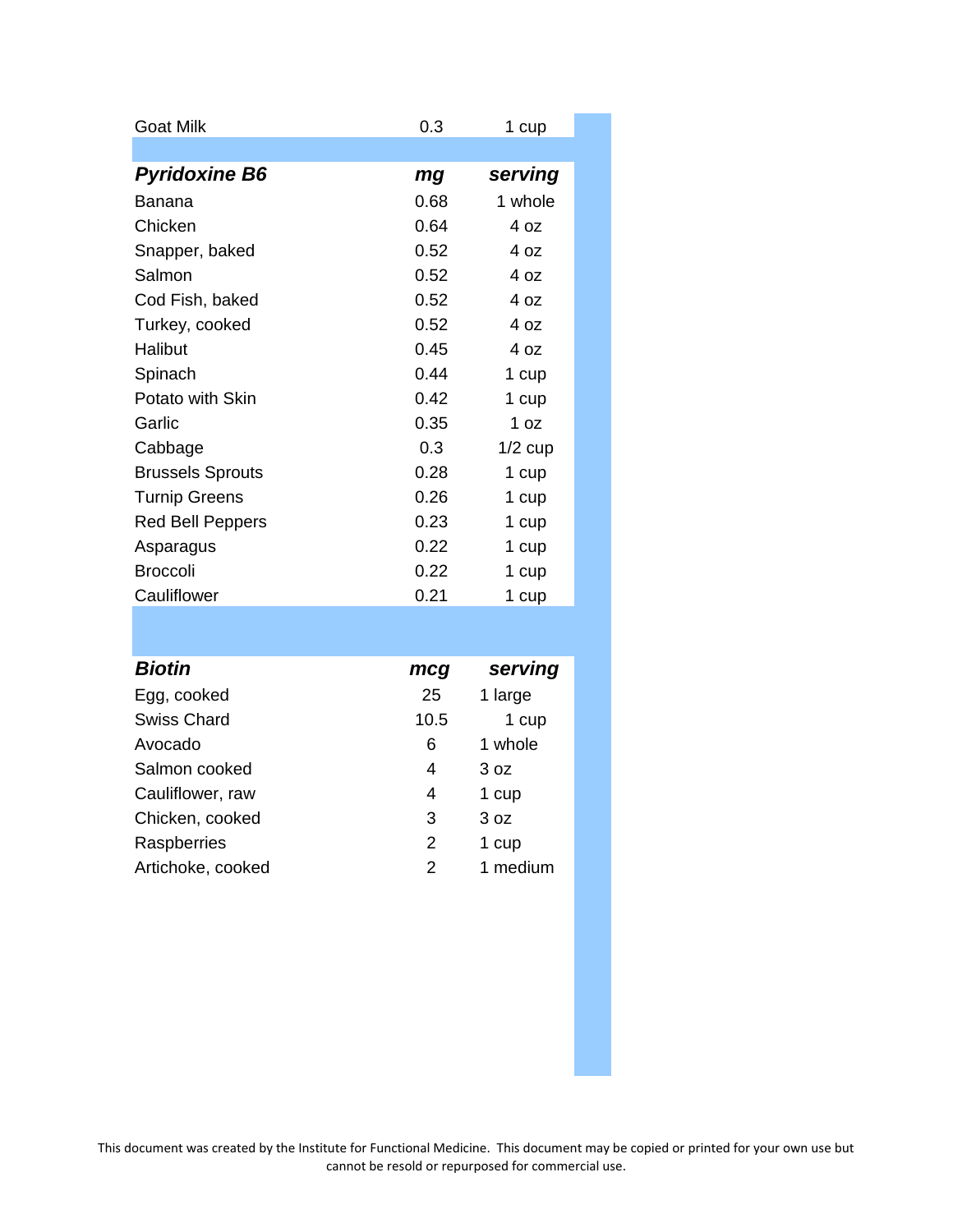| <b>Minerals</b>    |     |         |  |
|--------------------|-----|---------|--|
| Calcium (Dairy)    | mg  | serving |  |
| Yogurt, low fat    | 447 | 1 cup   |  |
| Cows Milk, low fat | 397 | 1 cup   |  |
| <b>Goats Milk</b>  | 326 | 1 cup   |  |
| Cheese, low fat    | 184 | 1 oz    |  |

| <b>lodine</b>           | mcg | serving         |
|-------------------------|-----|-----------------|
| Kelp                    | 415 |                 |
|                         |     | .25 cup         |
| Haddock                 | 206 | 3 <sub>oz</sub> |
| Cranberries             | 200 | 20z             |
| Cod                     | 99  | 3 oz            |
| Yogurt, low fat         | 87  | 1 cup           |
| Potato with Peel, baked | 60  | 1 medium        |
| <b>Cows Milk</b>        | 59  | 1 cup           |
| Shrimp                  | 35  | 3 <sub>oz</sub> |
| Turkey Breast, baked    | 34  | 3 oz            |
| Navy Beans              | 32  | $1/2$ cup       |
| Egg Whole Cooked        | 24  | 1 whole         |
| <b>Strawberries</b>     | 13  | 1 cup           |
| <b>Cheddar Cheese</b>   | 12  | 1 oz            |
|                         |     |                 |
| <b>Manganese</b>        | mg  | serving         |
| Pineapple               | 2.6 | 1 cup           |
| <b>Brown Rice</b>       | 1.8 | 1 cup           |
| Spinach, boiled         | 1.7 | 1 cup           |
| Chickpeas               | 1.7 | 1 cup           |
| Tempeh                  | 1.5 | 4 oz            |
| Soybeans                | 1.4 | 1 cup           |
| Oats                    | 1.4 | 1 cup           |
| Spelt                   | 1.2 | 2 oz            |
| Raspberries             | 1.2 | 1 cup           |
| <b>Collard Greens</b>   | 1.1 | 1 cup           |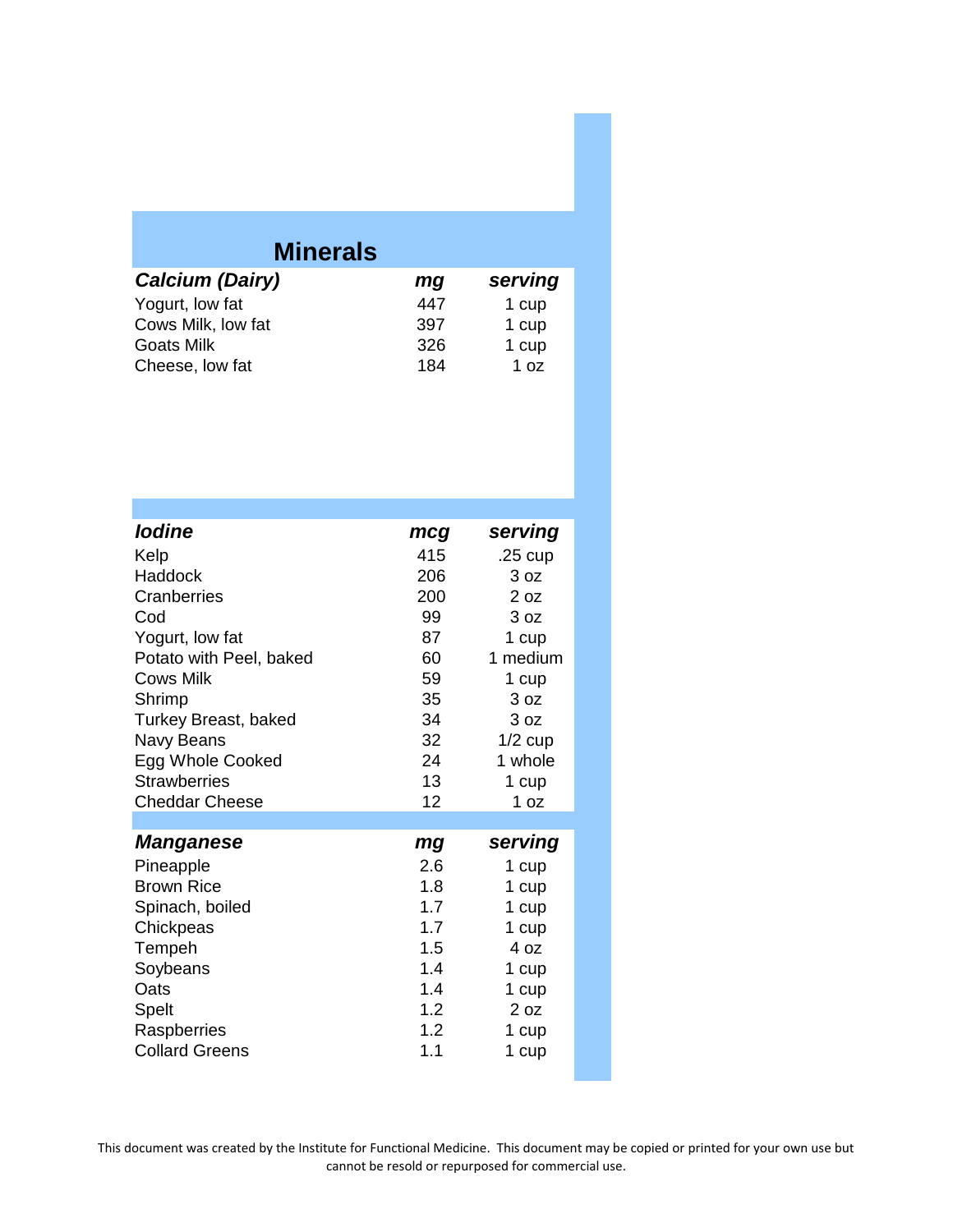| <b>Selenium</b>        | mcg | serving   |
|------------------------|-----|-----------|
| <b>Brazil Nuts</b>     | 544 | 6 whole   |
| Oysters                | 175 | 4 oz      |
| Orange Roughy          | 100 | 4 oz      |
| Lobster                | 67  | 4 oz      |
| Crab, cooked           | 55  | 3 oz      |
| Dungeness Crab, cooked | 54  | 40z       |
| Salmon, boiled         | 53  | 4 oz      |
| Halibut, boiled        | 53  | 4 oz      |
| Cod, baked             | 53  | 4 oz      |
| Pork Chop, cooked      | 49  | 4 oz      |
| Pork                   | 47  | 4 oz      |
| Shrimp, boiled         | 44  | 4 oz      |
| Barley, cooked         | 36  | 1 cup     |
| Turkey                 | 33  | 4 oz      |
| <b>Sunflower Seeds</b> | 25  | $1/4$ cup |
| Whole Wheat Bread      | 23  | 2 slices  |
| Chicken, light meat    | 19  | 4 oz      |
| Oats, cooked           | 19  | 1 cup     |
| Brown rice, cooked     | 19  | 1 cup     |
|                        |     |           |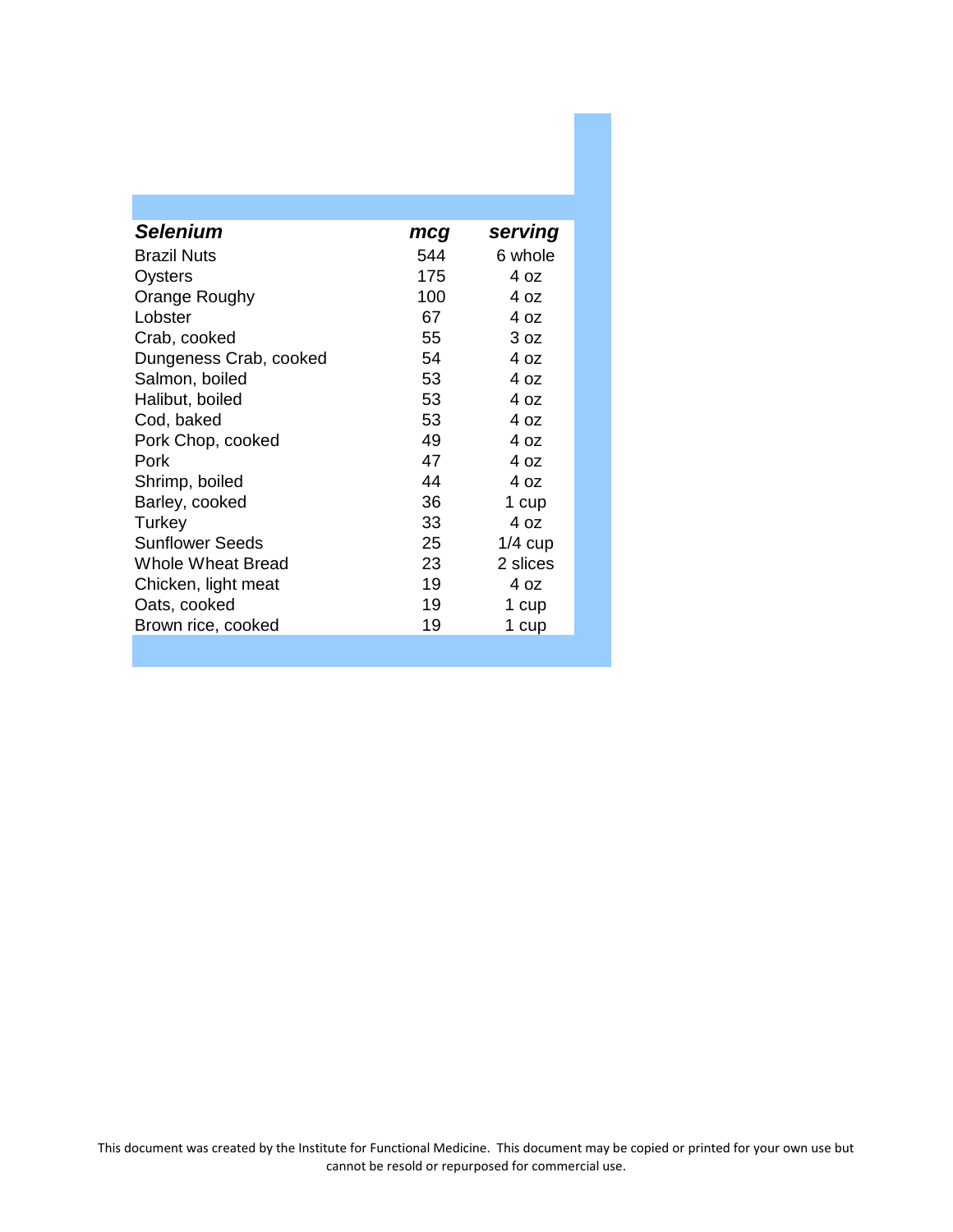| Vitamin D                     | IU  | serving |
|-------------------------------|-----|---------|
| Salmon, baked                 | 411 | 4 oz    |
| Sardines, Canned              | 231 | 3 oz    |
| Mackerel, canned              | 213 | 3 oz    |
| Shrimp, Boiled                | 162 | 4 oz    |
| Soy milk, fortified w/ Vit D  | 100 | 8 oz    |
| Cows milk, fortified w/ Vit D | 98  | 8 oz    |
| Cod, baked                    | 64  | 4 oz    |
| Eggs Whole                    | 23  | 1 whole |

Sources:

Worlds Healthiest Foods: www.whfoods.com/ Linus Pauling Institute: www.lpi.oregonstate.edu/infocenter/ USDA: www.ars.usda.gov/Main/docs.htm?docid=15869 Nutriton Data: www.nutritiondata.com

| <b>Niacin B3</b>        | mg | serving |
|-------------------------|----|---------|
| <b>Chicken Breast</b>   | 14 | 4 oz    |
| Salmon, baked           | 11 | 4 oz    |
| Lamb Loin, roasted      | 8  | 4 oz    |
| Halibut                 | 8  | 4 oz    |
| Turkey                  | 7  | 4 oz    |
| Spelt                   | 5  | 20z     |
| Beef Tenderloin, cooked | 4  | 4 oz    |
| Shrimp                  | 3  | 4 oz    |
| Green Peas, Boiled      | 3  | 1 cup   |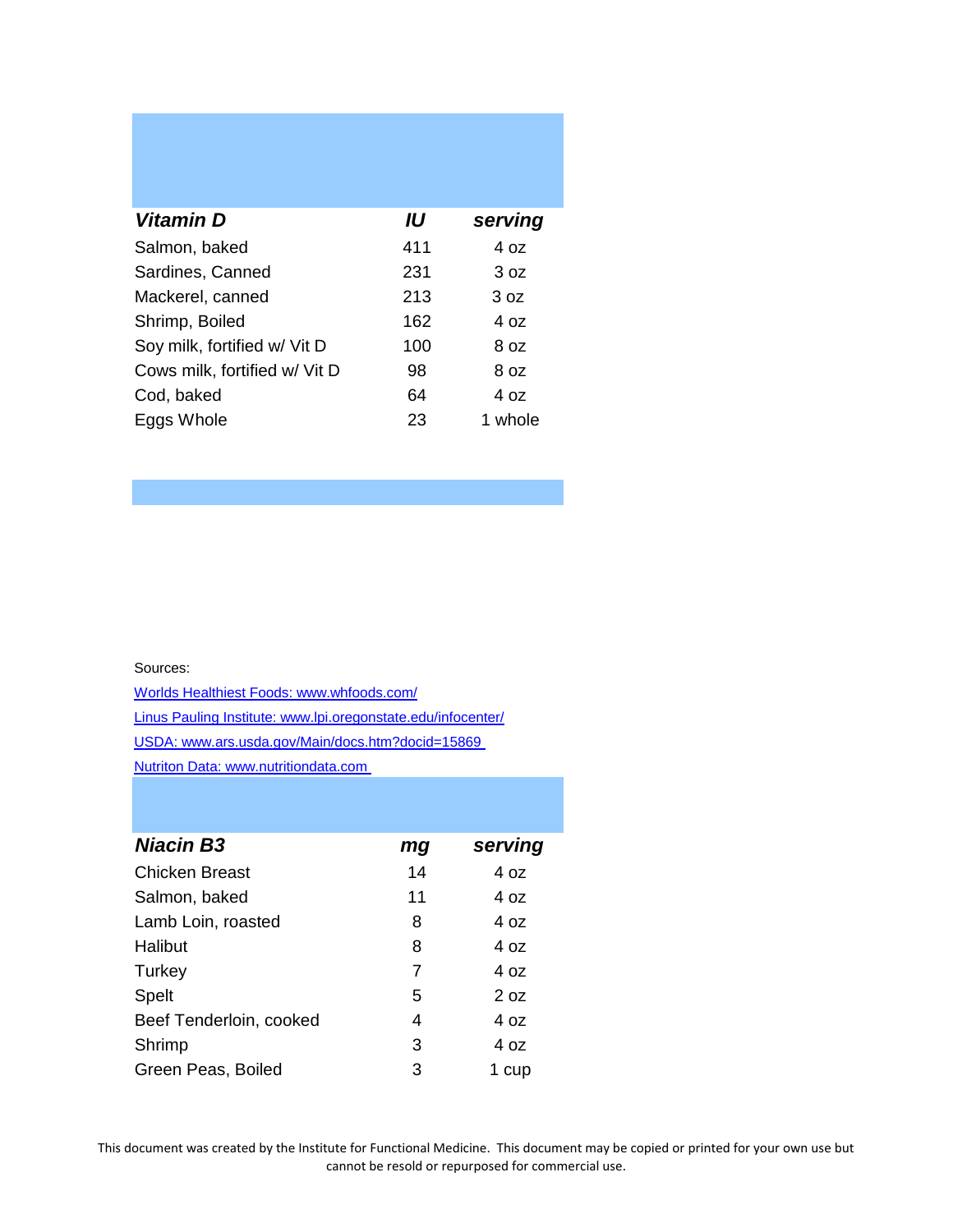| Cod Fish, baked        | 3   | 4 oz    |
|------------------------|-----|---------|
|                        |     |         |
| <b>Cobalamin B12</b>   | mcg | serving |
| Snapper, baked         | 4   | 4 oz    |
| Salmon                 | 3   | 4 oz    |
| <b>Beef Tenderloin</b> | 3   | 4 oz    |
| Scallops, baked        | 2   | 4 oz    |
| Lamb Loin              | 2   | 4 oz    |
| Halibut                | 2   | 4 oz    |
| Yogurt, Low fat        | 1   | 4 oz    |
| <b>Cows Milk</b>       | 1   | 1 cup   |
| Cod                    | 1   | 4 oz    |
| Whole Egg              | 0.5 | 1 whole |

| <b>Ascorbic Acid Vit C</b> | mg  | serving |
|----------------------------|-----|---------|
| Papaya                     | 188 | 1 whole |
| Peppers, red, raw          | 175 | 1 cup   |
| Broccoli, cooked           | 123 | 1 cup   |
| <b>Brussels Sprouts</b>    | 97  | 1 cup   |
| Strawberries, raw          | 82  | 1 cup   |
| Mango                      | 57  | 1 whole |
| Cauliflower                | 55  | 1 cup   |
| Kale                       | 53  | 1 cup   |
| Lemon juice                | 28  | 1 cup   |
| Romaine Lettuce            | 27  | 2 cup   |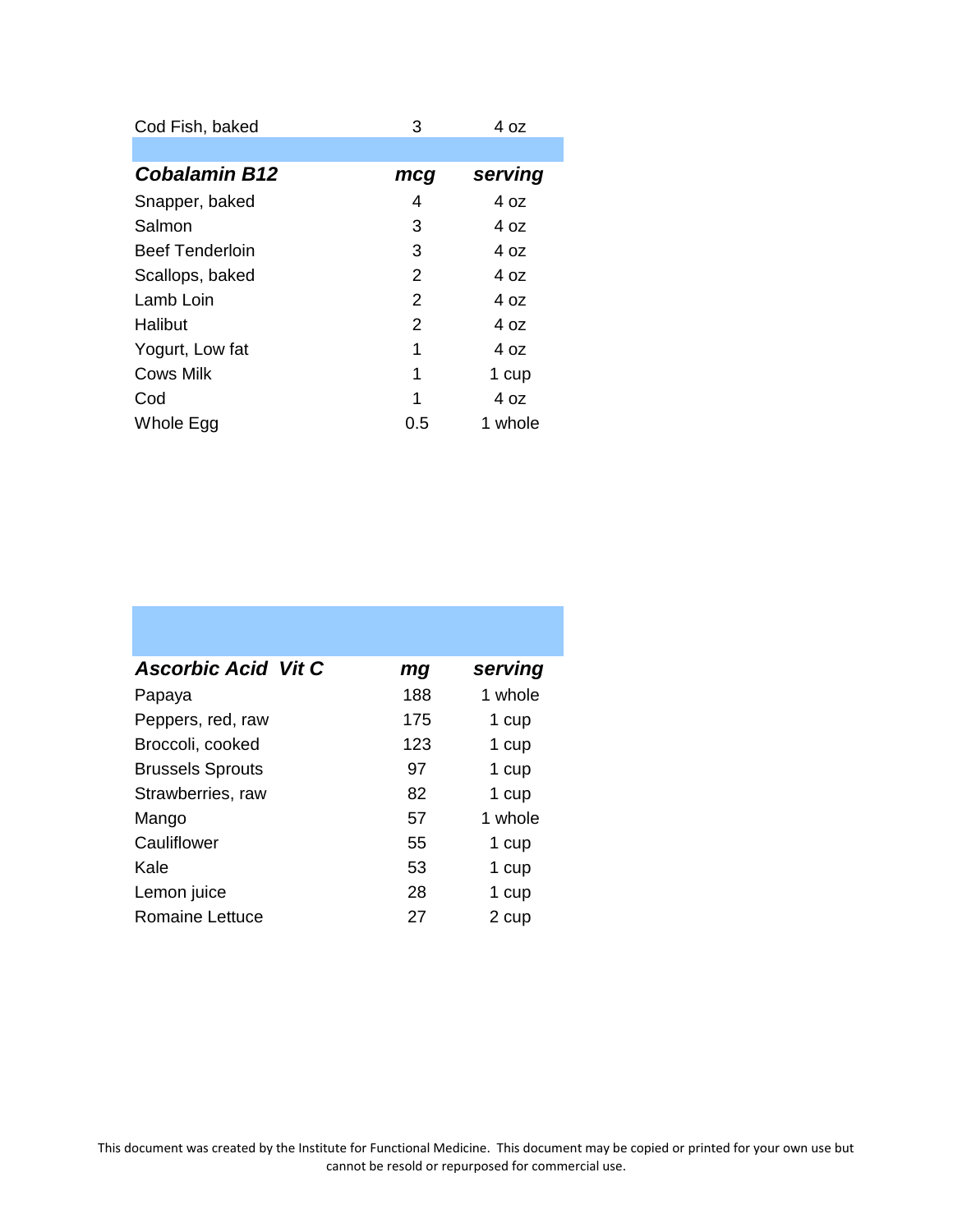| <b>Chromium</b>      | mcg | serving   |
|----------------------|-----|-----------|
| Onions               | 25  | 1 cup     |
| Romaine lettuce      | 16  | 2 cup     |
| <b>Broccoli</b>      | 11  | $1/2$ cup |
| Tomato               | 9   | 1 cup     |
| <b>Turkey Breast</b> | 1.7 | 3 oz      |
| Potato               | 1.4 | $1/2$ cup |
| Apple with Peel      | 1.4 | medium    |
| <b>Green Beans</b>   | 1.1 | $1/2$ cup |
| Banana               | 1   | 1 medium  |

| <b>Iron</b>            | mg | serving           |
|------------------------|----|-------------------|
| Soybeans               | 9  | 1 cup             |
| Lentils                | 7  | 1 cup             |
| Tofu                   | 6  | 4 oz              |
| Spinach, boiled        | 6  | 1 cup             |
| Garbanzo beans, cooked | 5  | 1 cup             |
| Thyme, dried           | 4  | 2 tsp             |
| Swiss chard            | 4  | 1 cup             |
| Shiitake mushroom      | 4  | 8 oz              |
| Quinoa, raw            | 4  | $.25 \text{ cup}$ |
| <b>Black beans</b>     | 4  | 1 cup             |
| Green peas, boiled     | 2  | cup               |

| <b>Phosphorus</b>      | mg  | serving |
|------------------------|-----|---------|
| Swiss Chard, boiled    | 961 | 1 cup   |
| Winter Squash, baked   | 896 | 1 cup   |
| Spinach, boiled        | 839 | 1 cup   |
| Crimini Mushrooms, raw | 635 | 5 oz    |
| Broccoli, steamed      | 505 | 1 cup   |
| <b>Collard Greens</b>  | 494 | 1 cup   |
| Cantaloupe             | 494 | 1 cup   |
| <b>Green Beans</b>     | 374 | 1 cup   |
| <b>Summer Squash</b>   | 346 | 1 cup   |